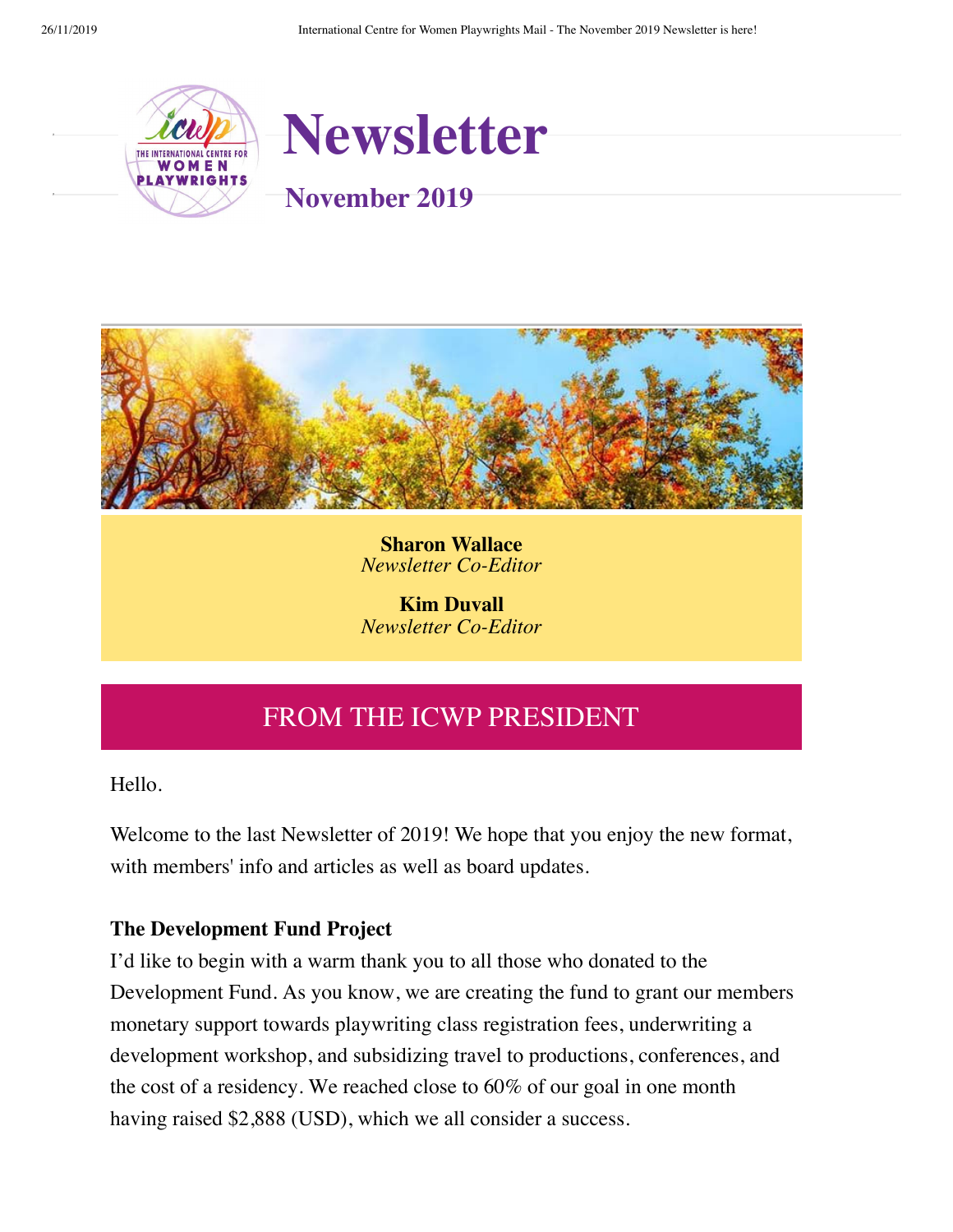or those whom I did not get to thank personally, thank you again. We have decided to keep the fundraiser open. We do honor our donors at our [Thank You](https://www.womenplaywrights.org/donor-thanks-donations) page.

To follow up on the Development Fund, we will be forming a small committee of members to help assess grant applications and oversee the project. If you are interested, please email us at [admin@womenplaywrights.org](mailto:admin@womenplaywrights.org).

### **Board Service**

The annual meeting will be in February, and we are seeking members who would like to serve on the Board. Terms of service are for 2 years. This is a great opportunity for members who have ideas for how to take ICWP into the future. Board members pledge to donate at least the cost of an annual Sister/Mister Membership fee, or donate to General or Development Funds, and give an average of 5 hours a month to working on a variety of tasks or projects suited to their skills and experience. A forum in the members' area will be set up in the next week or two, where members can ask questions about Board service and current Board members will supply answers. We will keep you up to date on the forum. We have initiated several new projects this year and could use more help. Please consider joining.

### **Thanks**

The Board would like to give a special thanks to member Carole Clement who is the ICWP official representative in Ohio and who makes trips to her local bank as the official representative of ICWP when banking business needs a real face and a real signature. Carole has cheerfully served ICWP in various capacities with great enthusiasm for more than 30 years. Thank you, Carole, for your continuing dedication and commitment.

I will be sending out an ICWP year-in-review letter in December, not only to recap our 2019 accomplishments, but to share some exciting plans that we have in mind for 2020.

Thank you for your membership and the support you have given to each other. Pat Patricia L. Morin President ICWP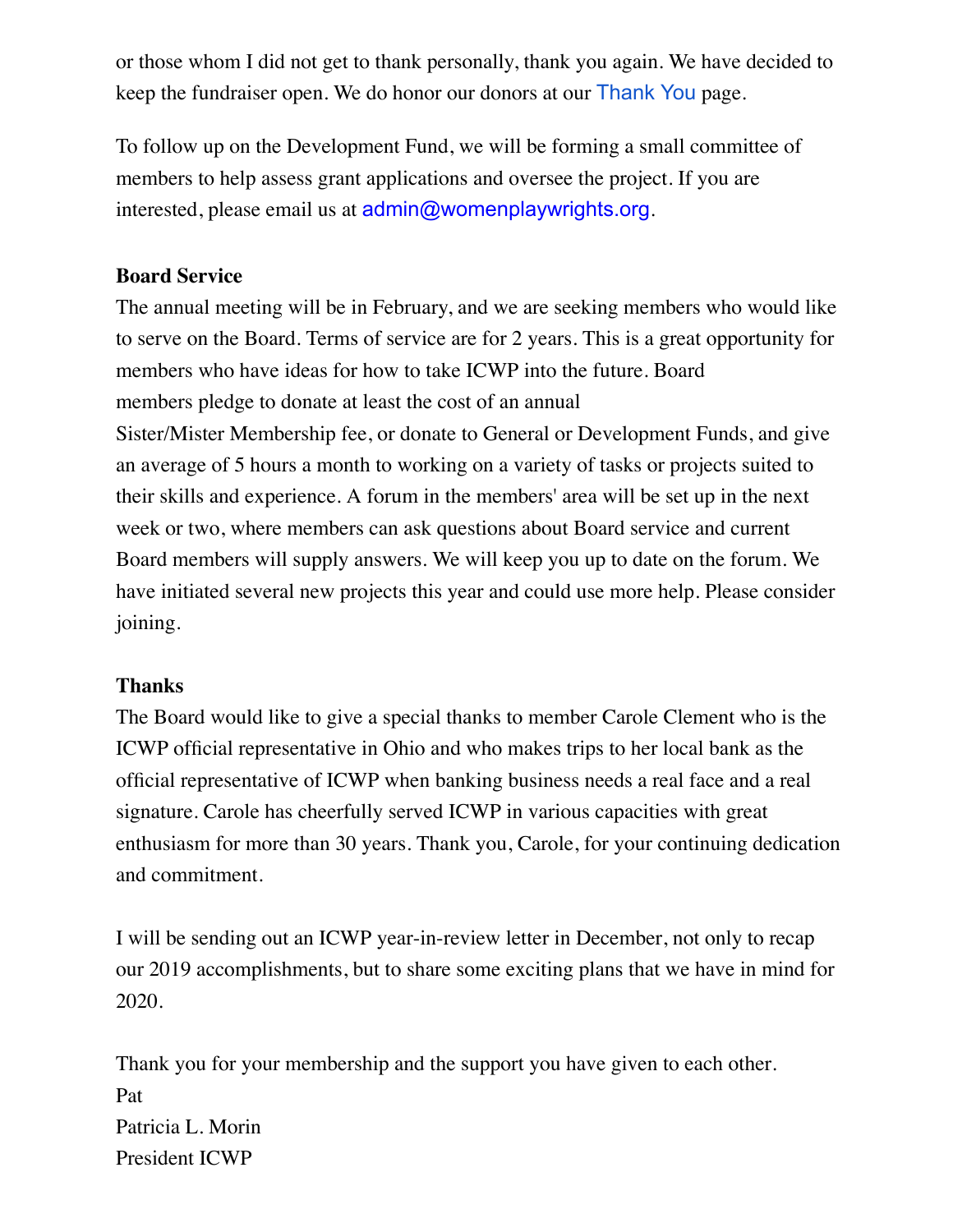# NEWS FROM AROUND THE GLOBE



After a decade of inequality in Australian theatre, gender parity is established. Read the article by Jane Howard [here.](https://www.womenplaywrights.org/EmailTracker/LinkTracker.ashx?linkAndRecipientCode=fxSqJDgUSP33bxLbpWvaMinA0xfO9zI5mvvXG9JKiXvq3gPpo7%2bWYWcyusOAt32NS5ZT9O1VBaiRWhZaCDLfAVkAT2khdvXkSSZu%2fHHDiYk%3d)

# THE LATEST IN BLOGS

In her charming and useful blog posting, Mary-Terese Cozzola has some great advice for us. You can find the ICWP blog from the main homepage by choosing Blogs from the navigation at the top of the page, or you can go directly to the blog posting at this address by clicking [here.](https://www.womenplaywrights.org/news/7830783) 

If you have advice for our members or would like to write on a burning issue for a blog posting later this year, please contact ICWP at [admin@womenplaywrights.org.](mailto:admin@womenplaywrights.org)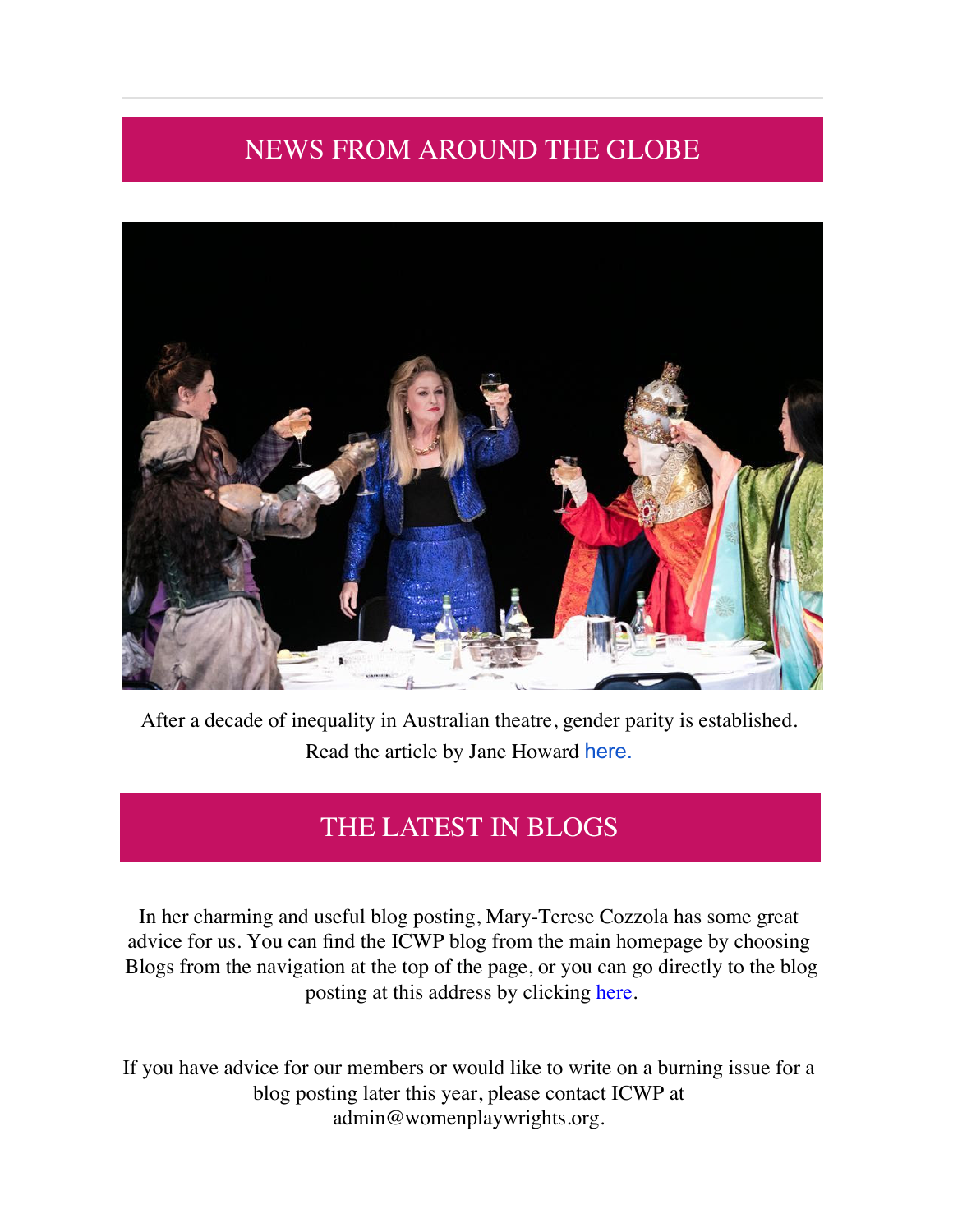### WOMEN IN THEATRE: CATCHING UP



### By **Amy Drake**, MS, MCM, MALS

10 November 2019

For all of the progress women playwrights have made in the last fifty years, we have a lot of catching up to do. Playbill recently ran the article, "8 Women Writers Who Blazed a Trail on Broadway." Talented as they are, it is remarkable that women writing for Broadway is newsworthy. Some of the most popular plays on the London stage two hundred and fifty years ago were written by women such as Aphra Behn, Margaret Cavendish, Anne Finch, Mary Pix, Susanna Centlivre, and Hannah Cowley.

How did they do it? They staged readings for their friends and developed their scripts. They wrote and published their own material. Many playwrights spend long hours submitting their plays to festivals, competitions, and theater hoping their work gets noticed and their voices heard. That tactic works for some women playwrights. The more direct way, and surer path to production, is to make contact with theaters, join professional organizations, look for opportunities, and self-produce your work.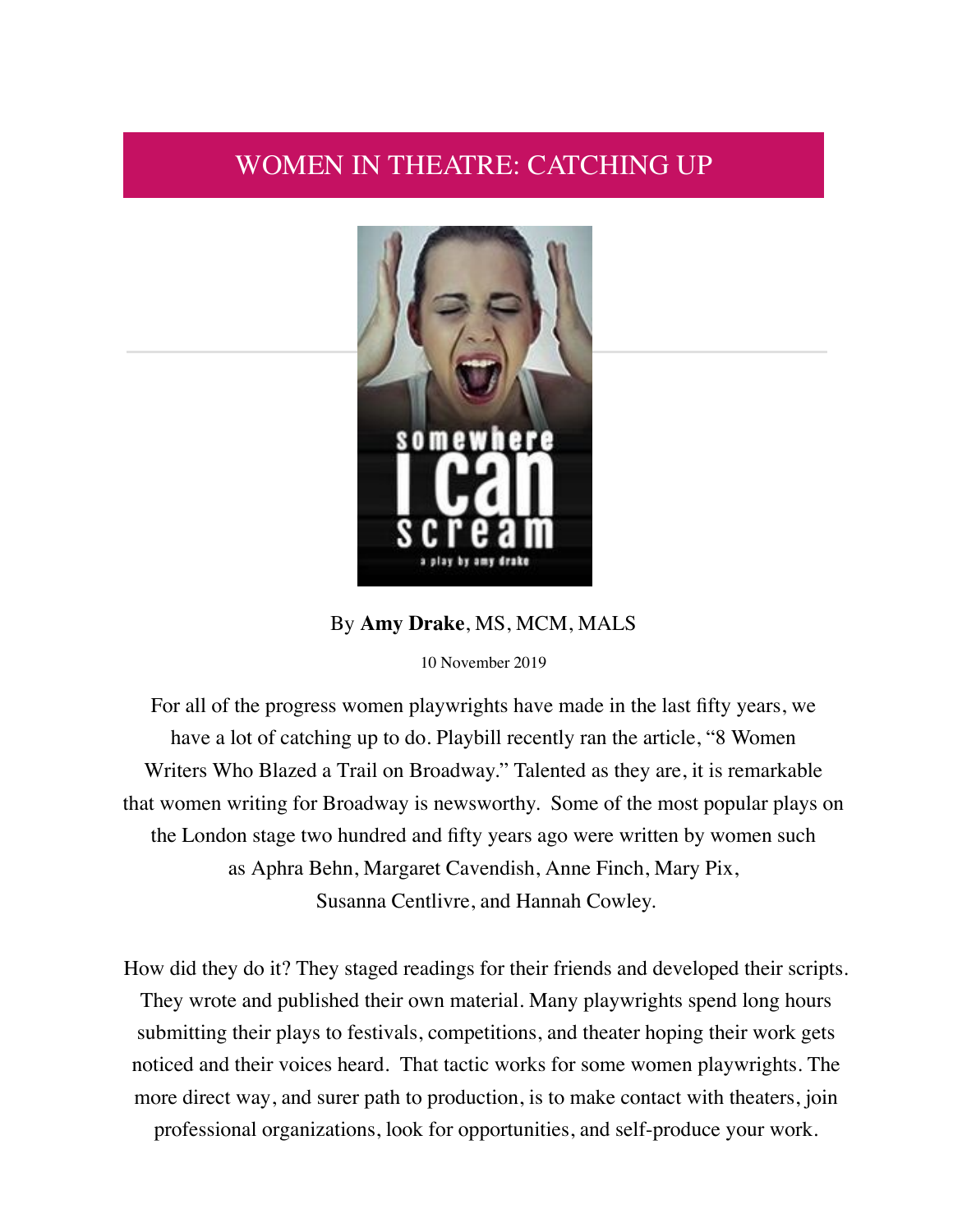Many theaters are not going to risk already over-extended budgets on producing new work. By networking with other theater makers, you can often find the resources you need to get your show up. Theater can be expensive to produce but grants and social media funding are options to raise money if your show isn't developed enough to seek investors. Many grants organizations offer free workshops on how to apply for their program. Contact Fractured Atlas. Arts and cultural foundations want to give you money. That is their purpose.

Ken Davenport addressed a related issue in his blog, "Why 90% of Actors are Doing it Wrong," that is, waiting for the right part to come along instead of creating it. The same principle applies to playwrights. I've recently had the great good fortune to have my play, SOMEWHERE I CAN SCREAM, selected for an April 2020 residency at The Players Theatre, an Off-Broadway house.

How did I get here? First, by self-producing the play and developing it, getting credible feedback, revising the script, and making contacts. Have confidence. Network, network, network. Get your work up, have a plan for where you want to take it, hold on to your vision, and be relentless. That is the path of no regret.

## FIXING WORLD CRISES:

The Women of SEVEN are Succeeding and Inspiring

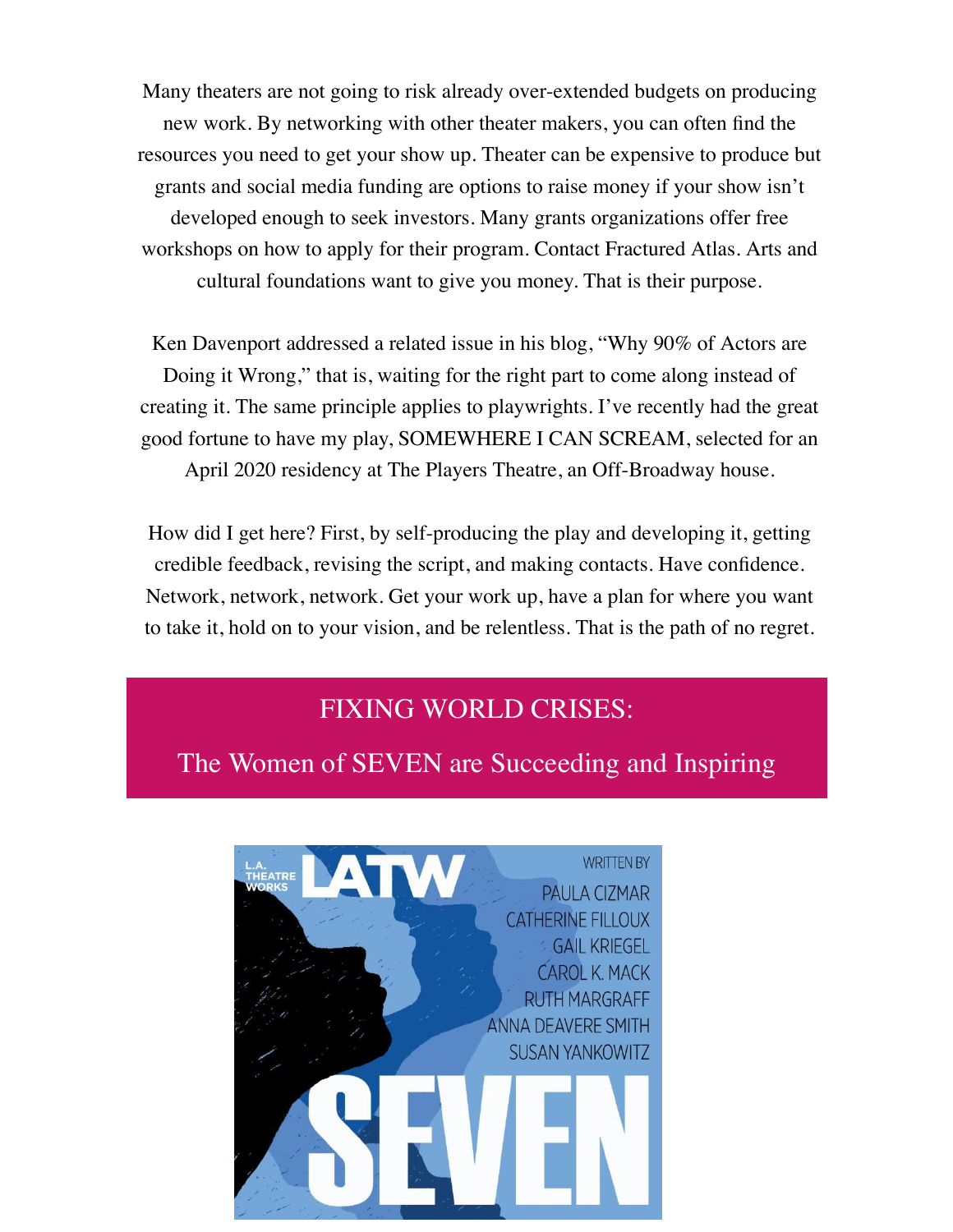Presented by L.A. Theatre Works and Vital Voices Global Partnership, SEVEN tells the stories of seven courageous women fighting for change in their countries. Read the full article [here](https://www.womenplaywrights.org/EmailTracker/LinkTracker.ashx?linkAndRecipientCode=%2bYPjhsQjHJ13YGEv5DEcdXpCgdLZsbkQo%2fnv0gbofBlapgj%2f%2bbdNUwFX15MnHf2hprnSJ4L2Bka%2fniKhDkDrt6KzSucybiFp%2f4nNpHhSDio%3d).

## WELCOME TO NEW MEMBERS

**Teri Bays**, USA **Collette Cullen**, USA **Sarah Greenman**, USA **Maggie Larkin**, USA **Jan Probst**, USA

# COMING UP

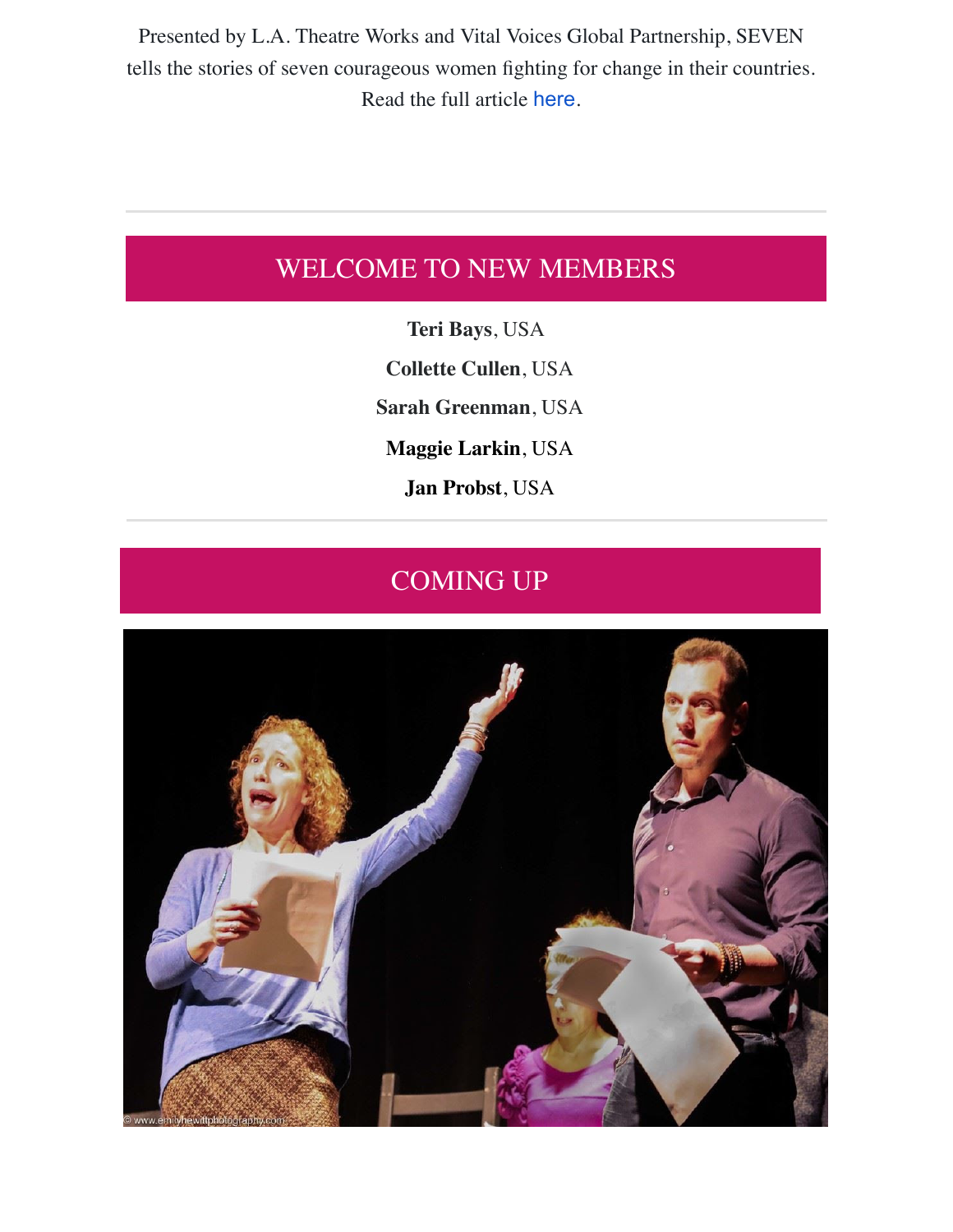#### **WORKSHOPS**

The Fall Season Presentations for Write Now Workshop at the Bernie Wohl Center [647 Columbus Avenue](https://www.google.com/maps/search/647+Columbus+Avenue?entry=gmail&source=g) (between 91st and 92nd Streets) New York, New York, USA 20 November 2019 6 pm call time for a 7-9 pm event RSVP to **[Emma Goldman-Sherman](mailto:emmagoldmansherman@gmail.com).**

View the full [Write Now Workshop](https://www.womenplaywrights.org/EmailTracker/LinkTracker.ashx?linkAndRecipientCode=xUoo3ZyL3JC%2fFkdELbA23stqxK6GAxDAHAdgdXWC24JB%2b5OQBYRvMMtX%2bQfLJKuGjnmD71NYhStANA5wVF9ZDS8koZsCtGJ0msI%2bk%2b5zISQ%3d) Fall Season at The Sheen Center. \_\_\_\_\_\_\_\_\_\_\_\_\_\_\_\_\_\_\_\_\_\_\_\_\_\_\_\_\_\_\_\_\_\_\_

### **PLAYS**

ABRAHAM'S DAUGHTERS at Parsnip Ship in Brooklyn, New York, USA 25 November 2019 [Click here for tickets](https://www.womenplaywrights.org/EmailTracker/LinkTracker.ashx?linkAndRecipientCode=VOA%2fQw%2bJEXKNzFDFpy8MYhBF7MQCsm9BaPQV9%2fk4e8R6VG%2fa3BF6jE3Lh%2blYdmXSQ0BLB5RynvHmE0YZEjFyB0QoHu6IOttHp4mKO6WdMdI%3d).

ABRAHAM'S DAUGHTERS at The Wild Project in New York City as part of the International Human Rights Art Festival 9 December 2019 [Click here for tickets.](https://www.womenplaywrights.org/EmailTracker/LinkTracker.ashx?linkAndRecipientCode=97zAjfphPmK%2fBcClYIi98%2fWW6c8tgaLjANNtXIIWP1al8FJ1PrK6YhWZcccLH%2by8m2IPs6c3xYHl52SpHsa5k4N8kKXww5amlZn0JBDylU8%3d)

## 3-MINUTE PLAY CONTEST WINNERS

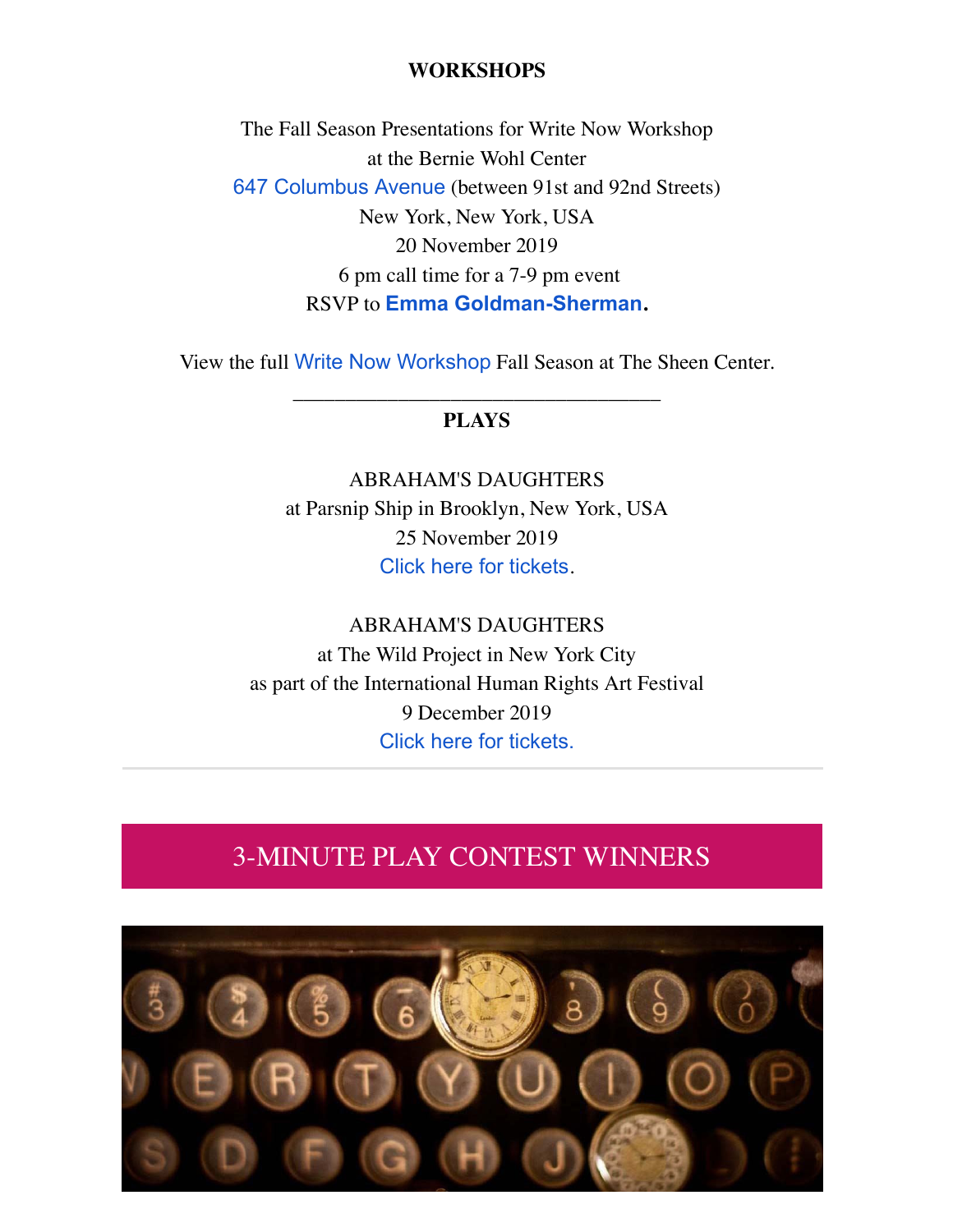#### *Double Entree* by **Nancy Gall-Clayton**

Nancy Gall-Clayton writes plays about historic women and events as well as comedies. More than 80 of her plays have been on stages in the USA, Australia, Canada, Denmark, and Japan. She is published by Dramatic Publishing, Smith & Kraus, Motes Books, and others. Nancy is a member of the International Centre for Women Playwrights, 365 Women a Year Playwrights, Southeastern Theatre Conference, the Dramatists Guild, and the New Play Exchange.

#### *Hungry Women* by **MT Cozzola**

MT Cozzola is a Resident Playwright at Chicago Dramatists. Her plays have been produced and developed at Piven Theatre, Chicago Dramatists, The Side Project, The Fine Print Theatre, Victory Gardens, Donny's Skybox, La MaMa ETC, and elsewhere.

#### *On the Menu* by **Catherine Haigney**

Catherine Haigney has a Ph.D. in English from the University of Virginia and has taught the "Great Books Program" at St. John's College from 1989 to 2016. She lives in the Ragged Mountains of Virginia and has begun a second career in writing absurdist plays. Ten of her scripts are posted on [newplayexchange.com](https://www.womenplaywrights.org/EmailTracker/LinkTracker.ashx?linkAndRecipientCode=eZQkZnL2HEU0891HnVL%2fpkGu4QC72%2f%2fmHGVtMjGleXzb%2feltO8mUmorhjOzkOtQvqaSEU1%2bf7hzG5vm%2fYZ3k9Uz88%2bCK95gQwXv1xmslXSI%3d).

> **ICWP is a 501-c-3 Non Profit Organization, incorporated in the State of Ohio, USA** For general questions, contact Margaret McSeveney, Communications Manager: admin@womenplaywrights.org For the Board of Directors, contact Pat Morin, President: board@womenplaywrights.org

> > Facebook • Twitter • LinkedIn